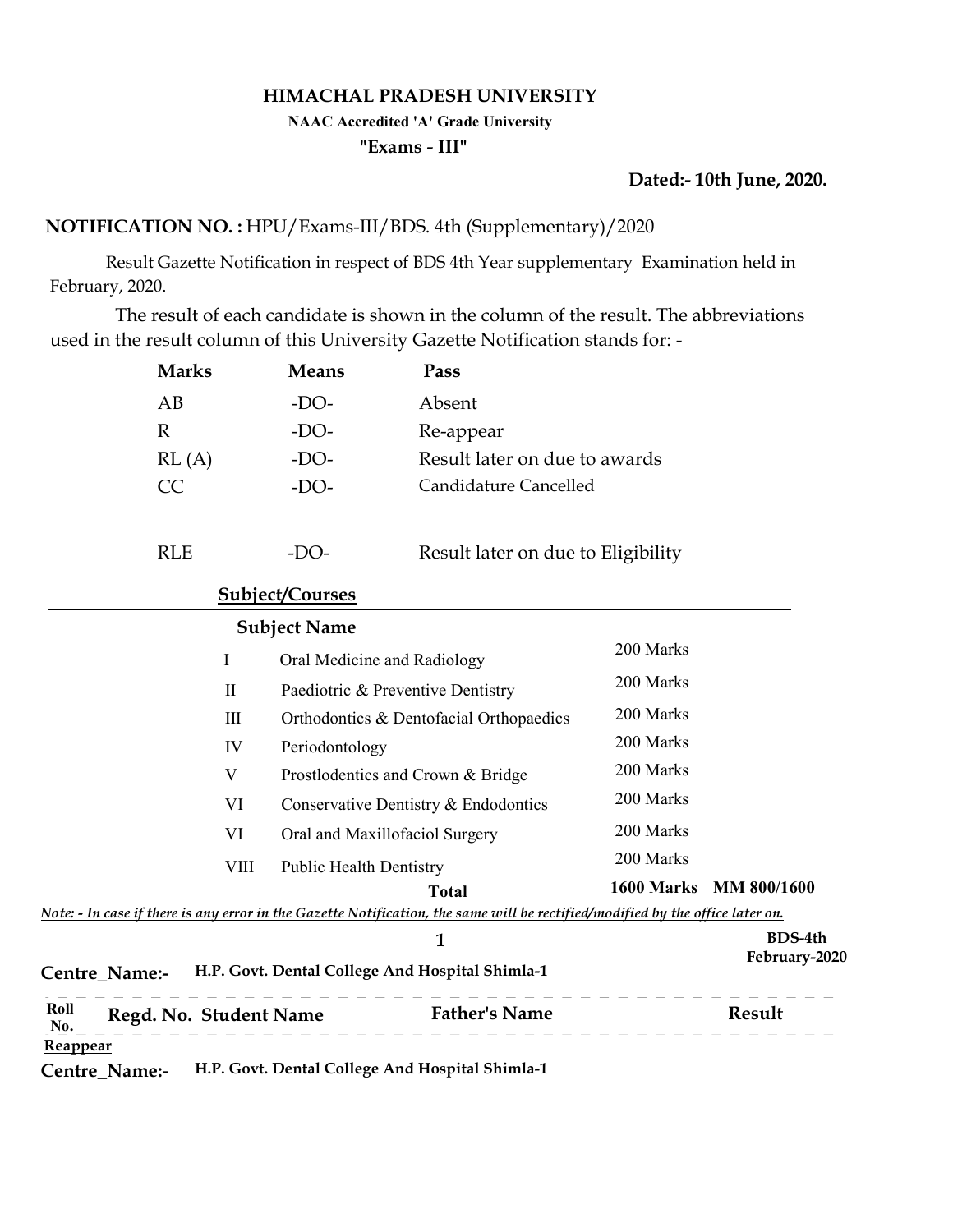|                   |                   |                                                   | $\overline{2}$       | BDS-4th<br>February-2020 |
|-------------------|-------------------|---------------------------------------------------|----------------------|--------------------------|
|                   | Centre_Name:-     | H.P. Govt. Dental College And Hospital Shimla-1   |                      |                          |
| Roll<br>No.       |                   | Regd. No. Student Name                            | <b>Father's Name</b> | Result                   |
| Reappear<br>22033 | 14-DCSM-45        | <b>SHRUTI</b>                                     | RAKESH SEHGAL        | 943                      |
|                   | Centre_Name:-     | Himachal Dental College Sundernagar, Mandi (H.P.) |                      |                          |
| 22103             | $15$ -DCSN- $10$  | ANISHA HASHIA                                     | ANEEL HASHYIA        | CC                       |
| 22104             | 15-DCSN-11        | <b>ANSHILEE</b>                                   | <b>MADAN LAL</b>     | 872                      |
| 22118             | $15$ -DCSN-26     | KAJAL MANHAS                                      | OMKAR SINGH THAKER   | 833                      |
| 22120             | 15-DCSN-28        | KUMUD CHAUHAN                                     | KAMAL SINGH CHAUHAN  | 865                      |
| 22127             | 15-DCSN-55        | MEGHA WAZIR                                       | <b>RAMESH WAZIR</b>  | 882                      |
| 22129             | 15-DCSN-37        | MOHIT SAPOLIA                                     | MANGAL DEV           | 875                      |
| 22133             | 15-DCSN-41        | NUNAM HANG SUBBA                                  | <b>HANG SUBBA</b>    | 831                      |
| 22141             | 15-DCSN-49        | SHEIKH SAJID AHMED                                | SHEIKH ABDUL WAHID   | 874                      |
| 22143             | 15-DCSN-51        | SHUBHAM SHARMA                                    | PURAN CHAND SHARMA   | 876                      |
| 22146             | 15-DCSN-54        | SIMRAN CHAUHAN                                    | KEDAR NATH CHAUHAN   | 983                      |
| 22149             | 15-DCSN-57        | SOHIT SAPOLIA                                     | MANGAL DEV           | 837                      |
| 22154             | 15-DCSN-62        | TANIYA DOGRA                                      | SUKHDEV DOGRA        | 852                      |
| 22158             | 15-DCSN-66        | VANSHIKA KAUL                                     | VIRENDER KAUL        | 891                      |
|                   | Centre_Name:-     | M.N.D.A.V. Dental College Tatul Solan (H.P.)      |                      |                          |
| 22310             | $15$ -DSN- $10\,$ | ANHAD RAJ SINGH                                   | <b>AMARJIT SINGH</b> | <b>RLA</b>               |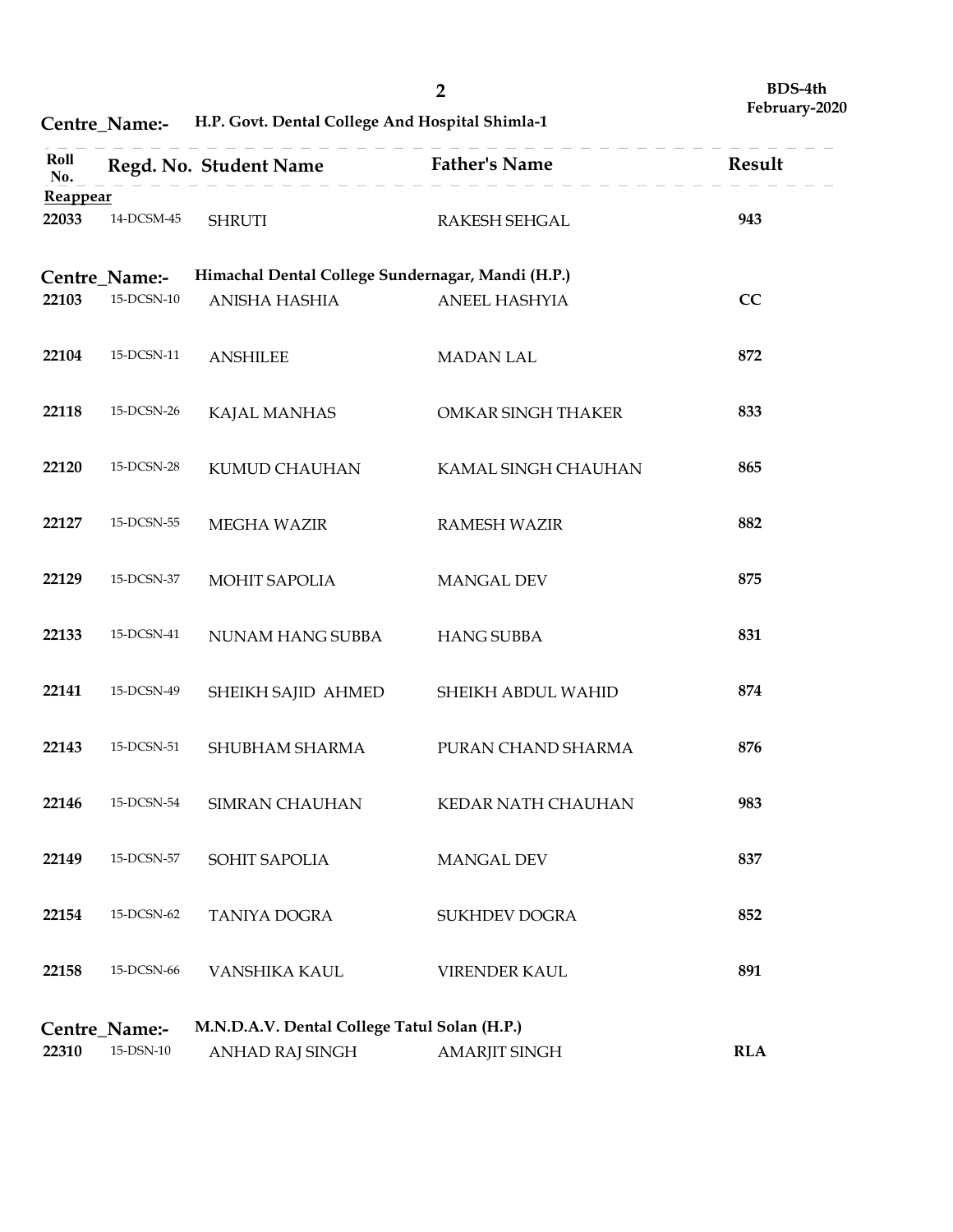Centre\_Name:- M.N.D.A.V. Dental College Tatul Solan (H.P.)

|                   |                                      |                                                    | $\mathbf{3}$                            | BDS-4th<br>February-2020 |
|-------------------|--------------------------------------|----------------------------------------------------|-----------------------------------------|--------------------------|
|                   | Centre_Name:-                        | M.N.D.A.V. Dental College Tatul Solan (H.P.)       |                                         |                          |
| Roll<br>No.       |                                      | Regd. No. Student Name                             | <b>Father's Name</b>                    | Result                   |
| Reappear<br>22314 | 15-DSN-14                            | <b>BARUN KUMAR SINGH</b>                           | SUMANT PRASAD SINGH                     | 878                      |
| 22316             | 15-DSN-16                            | <b>BHUVI SOOD</b>                                  | <b>BIPIN SOOD</b>                       | <b>RLA</b>               |
| 22319             | 15-DSN-19                            | DEEPIKA SHARMA                                     | KAMAL KISHORE SHARMA                    | 895                      |
| 22322             | 13-AILS-6                            | <b>DIVYANI THAKUR</b>                              | SHAMBHU RAM                             | 850                      |
| 22330             | 15-DSN-27                            | <b>JAISHREE GIRI</b>                               | <b>TILAK RAJ GIRI</b>                   | CC                       |
| 22335             | 15-DSN-32                            | MAHESHWARI GIRI                                    | <b>TILAK RAJ GIRI</b>                   | 902                      |
| 22337             | 15-DSN-34                            | <b>MAYANK HALI</b>                                 | VINOD HALI                              | RLA                      |
| 22341             | 15-DSN-41                            | PALVI                                              | <b>TARSEM</b>                           | RLA                      |
| 22346             | 15-DNS-45                            | SAHIL SHARMA                                       | <b>SURENDER KUMAR</b>                   | RLA                      |
| 22352             | $15$ -DSN-50                         | <b>SHWETA</b>                                      | <b>RANJIV KUMAR</b>                     | 856                      |
|                   | Centre_Name:-                        | Bhojia Dental College & Hospital Budh, Baddi Solan |                                         |                          |
| 20244             | $13\mbox{-} \text{DGN-}63$           | <b>RANJEET KAUR</b>                                | SURINDER PAL                            | 819                      |
| 21214             | $14\mbox{-} \mathrm{DGN}\mbox{-} 32$ | <b>JASPREET KAUR</b>                               | MANMOHAN SINGH                          | 872                      |
| 21242             | $14\mbox{-} \mathrm{DGN-}42$         | <b>ANIL KUMAR</b>                                  | <b>JAI INDER SINGH</b>                  | 838                      |
| 22202             | $15\mbox{-}\text{DGN-09}$            | <b>AKSHITA KESHAV</b>                              | <b>ANJAN KESHAV</b>                     | 998                      |
| 22209             | $15\mbox{-} \mathrm{DGN}\mbox{-} 55$ | HARSIMRANJIT KAUR<br><b>GREWAL</b>                 | <b>BHUPINDER SINGH</b><br><b>GREWAL</b> | 898                      |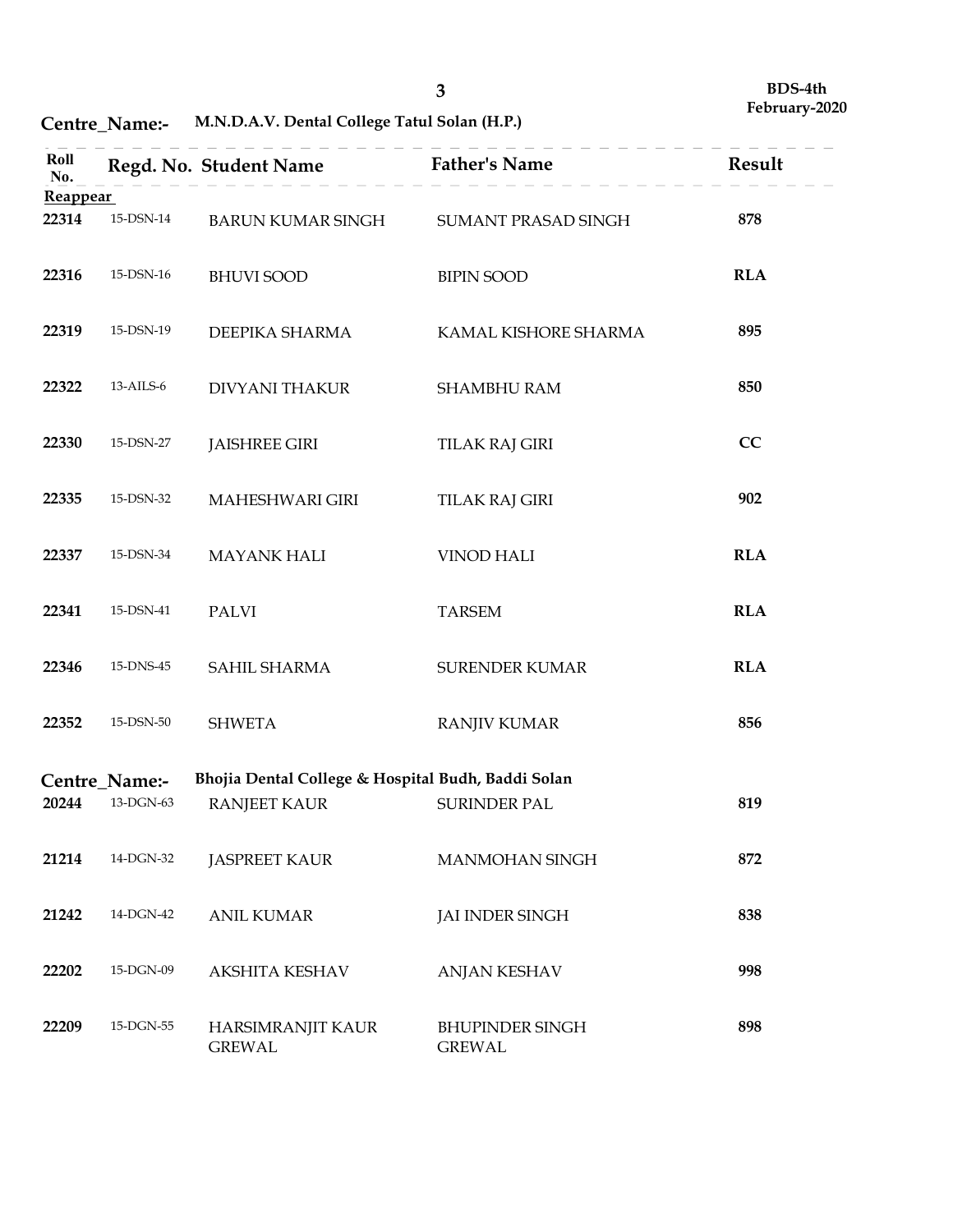|                   |                                     |                                                    | $\boldsymbol{4}$                                                                                                        | BDS-4th                              |
|-------------------|-------------------------------------|----------------------------------------------------|-------------------------------------------------------------------------------------------------------------------------|--------------------------------------|
|                   | Centre_Name:-                       | Bhojia Dental College & Hospital Budh, Baddi Solan |                                                                                                                         | February-2020                        |
| Roll<br>No.       |                                     | Regd. No. Student Name                             | <b>Father's Name</b>                                                                                                    | Result                               |
| Reappear<br>22222 | 15-DGN-53                           | MARYAM IQBAL                                       | MOHD IQBALL                                                                                                             | 938                                  |
| 22225             | 15-DGN-52                           | MUSKAN PRINJA                                      | <b>KAPIL PRINJA</b>                                                                                                     | 878                                  |
| 22226             | 15-DGN-21                           | NAVDEEP KAUR AULAKH                                | <b>BALWINDER SINGH</b>                                                                                                  | 925                                  |
| 22238             | 15-DGN-77                           | SANIYA SHARMA                                      | SUNEET SHARMA                                                                                                           | 899                                  |
| 22245             | 15-DGN-11                           | SUNAINA KUMARI                                     | <b>RANJEET SINGH</b>                                                                                                    | 894                                  |
| 22254<br>22259    | 15-DGN-51<br>15-DGN-47              | RAMANSH BHARDWAJ<br><b>TARANJEET SINGH</b>         | PUNEET BHARDWAJ<br><b>GURDEV SINGH</b>                                                                                  | Absent<br>879                        |
| 22260             | 15-DGN-57                           | <b>TEJASV KAUL</b>                                 | DEVINDER PAUL                                                                                                           | 916                                  |
| 20414             | Centre_Name:-<br>$13$ -HIDS-11 $\,$ | AVINASH SUBBA LIMBU                                | Himachal Institute of Dental Sciences Paonta Sahib Sirmour (H.P.)<br>LOK BAHADUR SUBBA<br>$\ensuremath{\mathrm{LIMBU}}$ | 836                                  |
| 20490             | 13-HIDS-69                          | SUNEEL KUMAR                                       | <b>ASHOK KUMAR</b>                                                                                                      | $R/- I$ , IV,                        |
| 21402             | 14-HIDS-21                          | <b>ABHISHEK RAI</b>                                | NIRMAL KUMAR RAI                                                                                                        | 827                                  |
| 21408             | 14-HIDS-27                          | <b>AMJAD YUNUS</b>                                 | MOHD. YUNUS                                                                                                             | $R/- III$ ,                          |
| 21442             | 14-HIDS-60                          | <b>KUMAR RONIT</b>                                 | RAM BABU CHAUDHARY                                                                                                      | R/- I, II, III, IV, V, VII,<br>VIII, |
| 22409             | 15-HIDS-27                          | ANKUR NAYAK                                        | AKSHAY NAYAK                                                                                                            | R/- V, VIII,                         |
| 22413             | 15-HIDS-97                          | <b>B. BIAKNUNPUIA</b>                              | <b>B. LALNUNTLUANGA</b>                                                                                                 | 845                                  |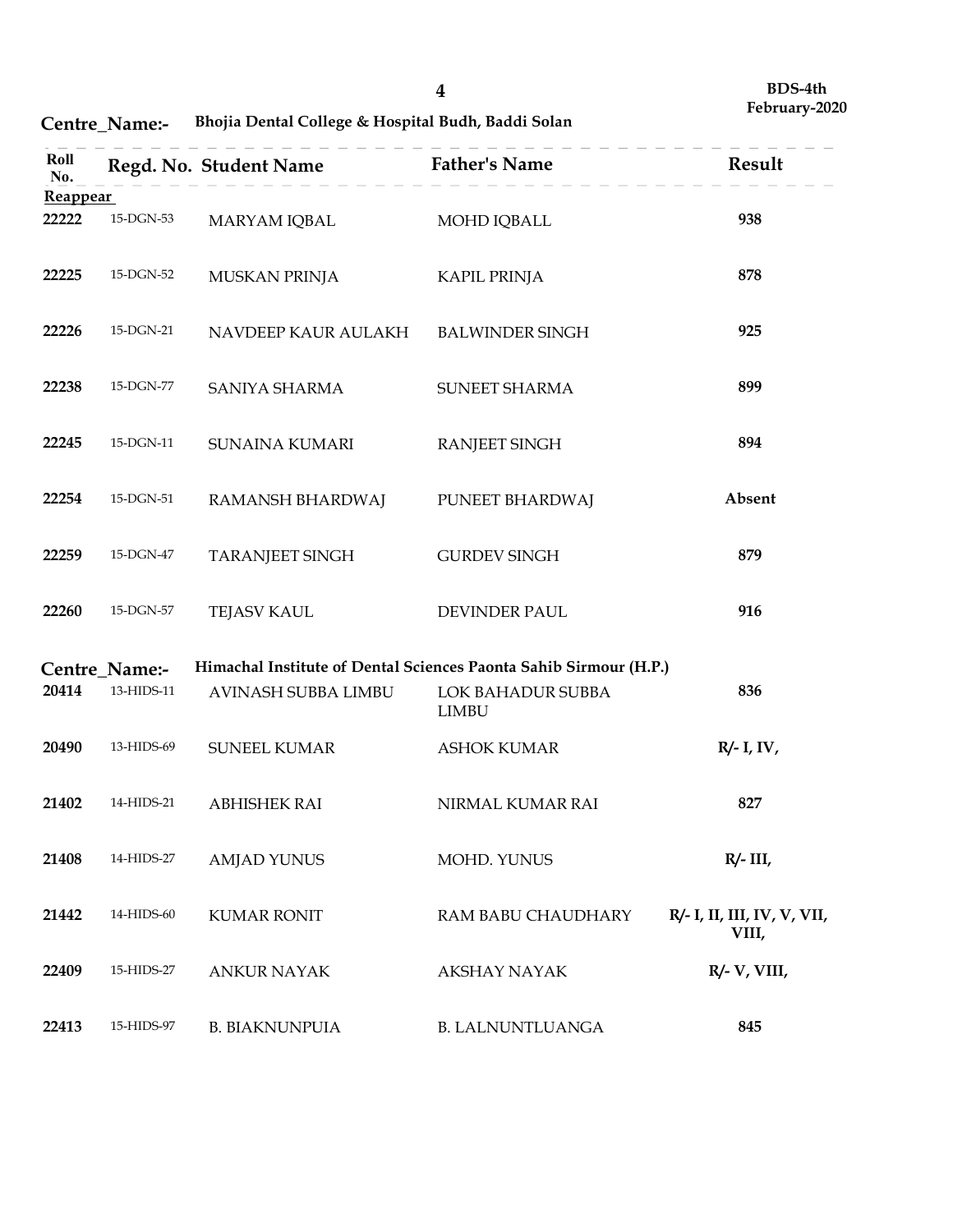| Centre Name:- | Himachal Institute of Dental Sciences Paonta Sahib Sirmour (H.P.) |  |
|---------------|-------------------------------------------------------------------|--|
|---------------|-------------------------------------------------------------------|--|

|                          | Centre_Name:- | Himachal Institute of Dental Sciences Paonta Sahib Sirmour (H.P.) | $\overline{5}$       | BDS-4th<br>February-2020       |
|--------------------------|---------------|-------------------------------------------------------------------|----------------------|--------------------------------|
| Roll<br>No.              |               | Regd. No. Student Name                                            | <b>Father's Name</b> | Result                         |
| <b>Reappear</b><br>22415 | 15-HIDS-67    | <b>BHAVLEEN KAUR</b>                                              | KAWALJIT SINGH       | R/- VIII,                      |
| 22416                    | 15-HIDS-583   | CHIRANTAN CHOWDHURY CHANDAN CHOWDHURY                             |                      | 1111                           |
| 22423                    | 15-HIDS-101   | <b>INOTO K SHOHE</b>                                              | KHITO SHOHE          | 844                            |
| 22441                    | 15-HIDS-31    | <b>MRITUNJOY KALITA</b>                                           | CHAKRADHAR KALITA    | 853                            |
| 22442                    | 15-HIDS-59    | MS KENILE SEB                                                     | <b>AGWANYE SEB</b>   | 870                            |
| 22448                    | 15-HIDS-50    | NISHTA CHOUDHARY                                                  | SURJIT CHOUDHARY     | $R/- VII,$                     |
| 22465                    | 15-HIDS-32    | <b>SACHIN RAINA</b>                                               | VINOD RAINA          | 876                            |
| 22466                    | 15-HIDS-37    | SAKVYENG LEPCHA                                                   | <b>SAMTEN LEPCHA</b> | 915                            |
| 22468                    | $15-HIDS-23$  | SANA AJAZ                                                         | AJAZ AHMED RISHOO    | R/- II, III, IV, V, VII, VIII, |
| 22470                    | 15-HIDS-56    | SANGE YONTEN                                                      | NORBU JASO           | 841                            |
| 22472                    | 15-HIDS-58    | SECHULE MAGH                                                      | CHENYWA MAGH         | 847                            |
| 22480                    | $15-HIDS-60$  | SINGEY TSERING                                                    | PASSANG              | 842                            |
| 22487                    | 15-HIDS-24    | TENZIN LHAGYAL                                                    | SONAM WANGDU         | $R/- V$ ,                      |
| 22488                    | 15-HIDS-98    | THLAMUANPUII PACHUAU LP MALSAWMA                                  |                      | 866                            |
| 22493                    | 15-HIDS-109   | VISHAL CHANDRA                                                    | RAMESH CHANDRA       | 866                            |
| 22495                    | $15-HIDS-75$  | VISHWAS CHANDRA                                                   | RAMESH CHANDRA       | 879                            |